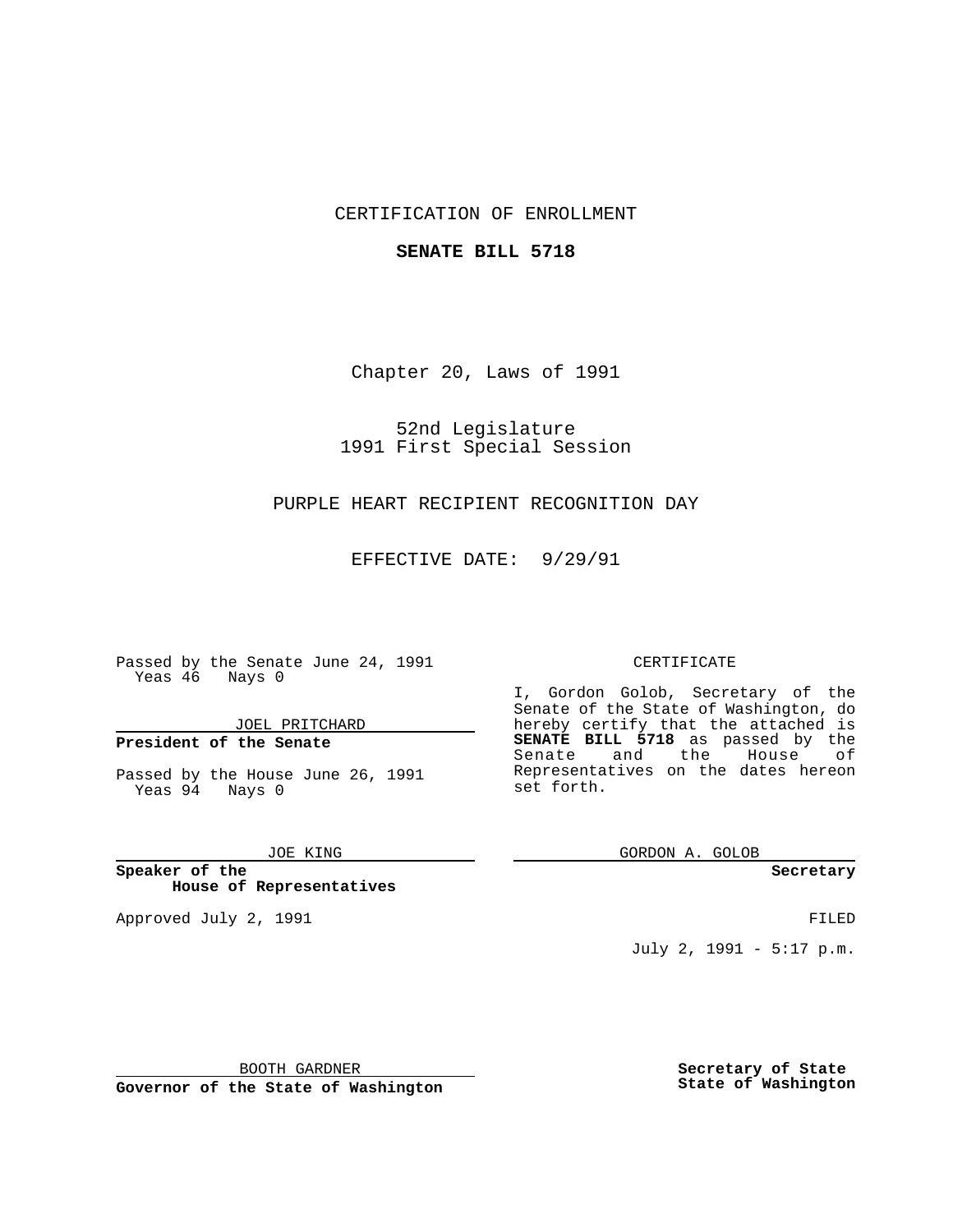## **SENATE BILL 5718** \_\_\_\_\_\_\_\_\_\_\_\_\_\_\_\_\_\_\_\_\_\_\_\_\_\_\_\_\_\_\_\_\_\_\_\_\_\_\_\_\_\_\_\_\_\_\_

\_\_\_\_\_\_\_\_\_\_\_\_\_\_\_\_\_\_\_\_\_\_\_\_\_\_\_\_\_\_\_\_\_\_\_\_\_\_\_\_\_\_\_\_\_\_\_

Passed Legislature - 1991 First Special Session

**State of Washington 52nd Legislature 1991 Regular Session By** Senators Owen, Oke, Rasmussen, Conner, Nelson, Thorsness, Bauer and von Reichbauer.

Read first time February 18, 1991. Referred to Committee on Governmental Operations.

1 AN ACT Relating to purple heart recipient recognition day; and 2 amending RCW 1.16.050.

3 BE IT ENACTED BY THE LEGISLATURE OF THE STATE OF WASHINGTON:

4 **Sec. 1.** RCW 1.16.050 and 1989 c 128 s 1 are each amended to read 5 as follows:

 The following are legal holidays: Sunday; the first day of January, commonly called New Year's Day; the third Monday of January, being celebrated as the anniversary of the birth of Martin Luther King, Jr.; the third Monday of February to be known as Presidents' Day and to be celebrated as the anniversary of the births of Abraham Lincoln and George Washington; the last Monday of May, commonly known as Memorial 12 Day; the fourth day of July, being the anniversary of the Declaration of Independence; the first Monday in September, to be known as Labor 14 Day; the eleventh day of November, to be known as Veterans' Day; the fourth Thursday in November, to be known as Thanksgiving Day; the day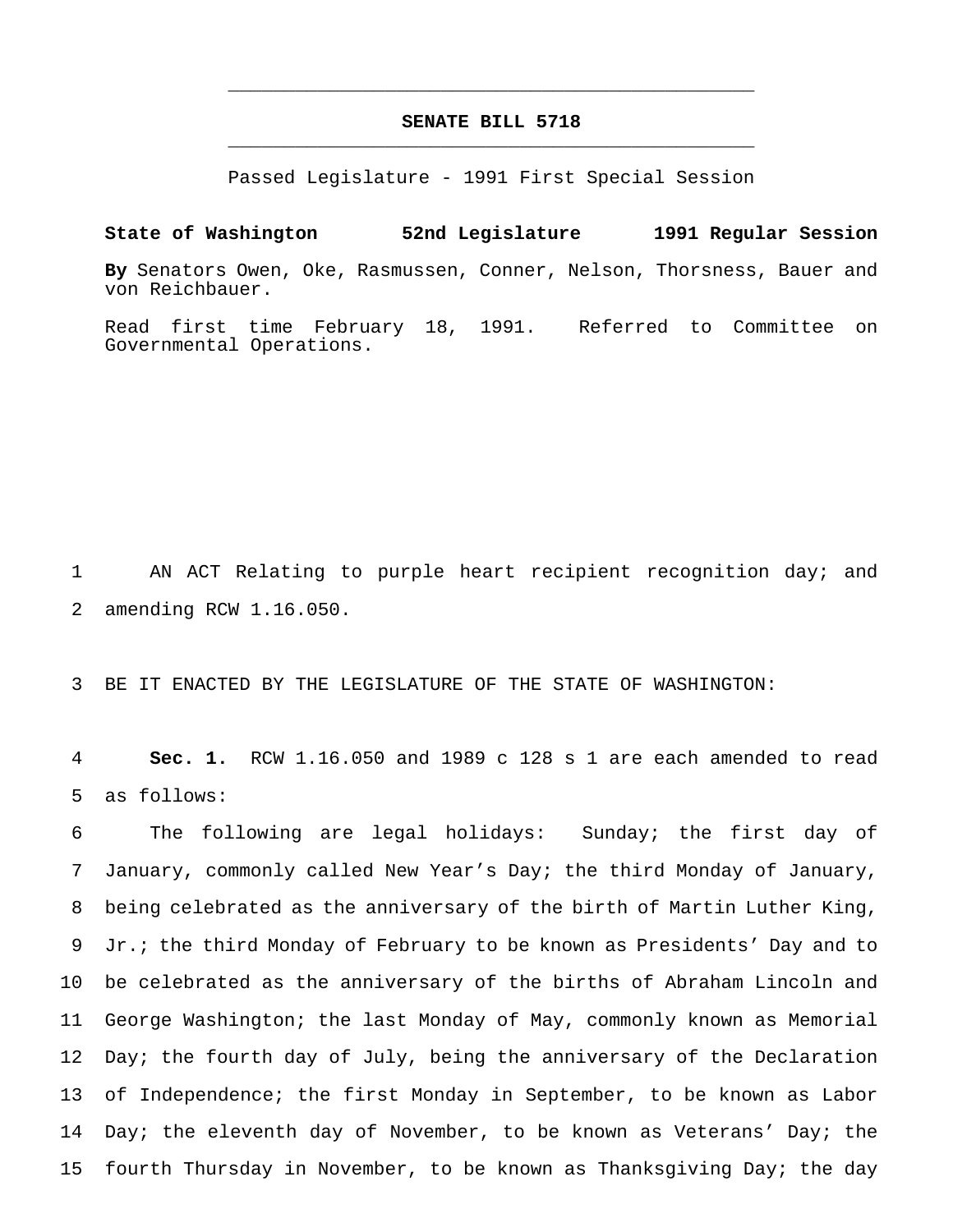immediately following Thanksgiving Day; and the twenty-fifth day of December, commonly called Christmas Day.

 Employees of the state and its political subdivisions, except employees of school districts and except those nonclassified employees of institutions of higher education who hold appointments or are employed under contracts to perform services for periods of less than twelve consecutive months, shall be entitled to one paid holiday per calendar year in addition to those specified in this section. Each employee of the state or its political subdivisions may select the day on which the employee desires to take the additional holiday provided for herein after consultation with the employer pursuant to guidelines to be promulgated by rule of the appropriate personnel authority, or in the case of local government by ordinance or resolution of the legislative authority.

 If any of the above specified state legal holidays are also federal legal holidays but observed on different dates, only the state legal holidays shall be recognized as a paid legal holiday for employees of the state and its political subdivisions except that for port districts and the law enforcement and public transit employees of municipal corporations, either the federal or the state legal holiday, but in no case both, may be recognized as a paid legal holiday for employees.

 Whenever any legal holiday, other than Sunday, falls upon a Sunday, the following Monday shall be the legal holiday.

 Whenever any legal holiday falls upon a Saturday, the preceding Friday shall be the legal holiday.

 Nothing in this section shall be construed to have the effect of adding or deleting the number of paid holidays provided for in an agreement between employees and employers of political subdivisions of the state or as established by ordinance or resolution of the local government legislative authority.

SB 5718.SL p. 2 of 3